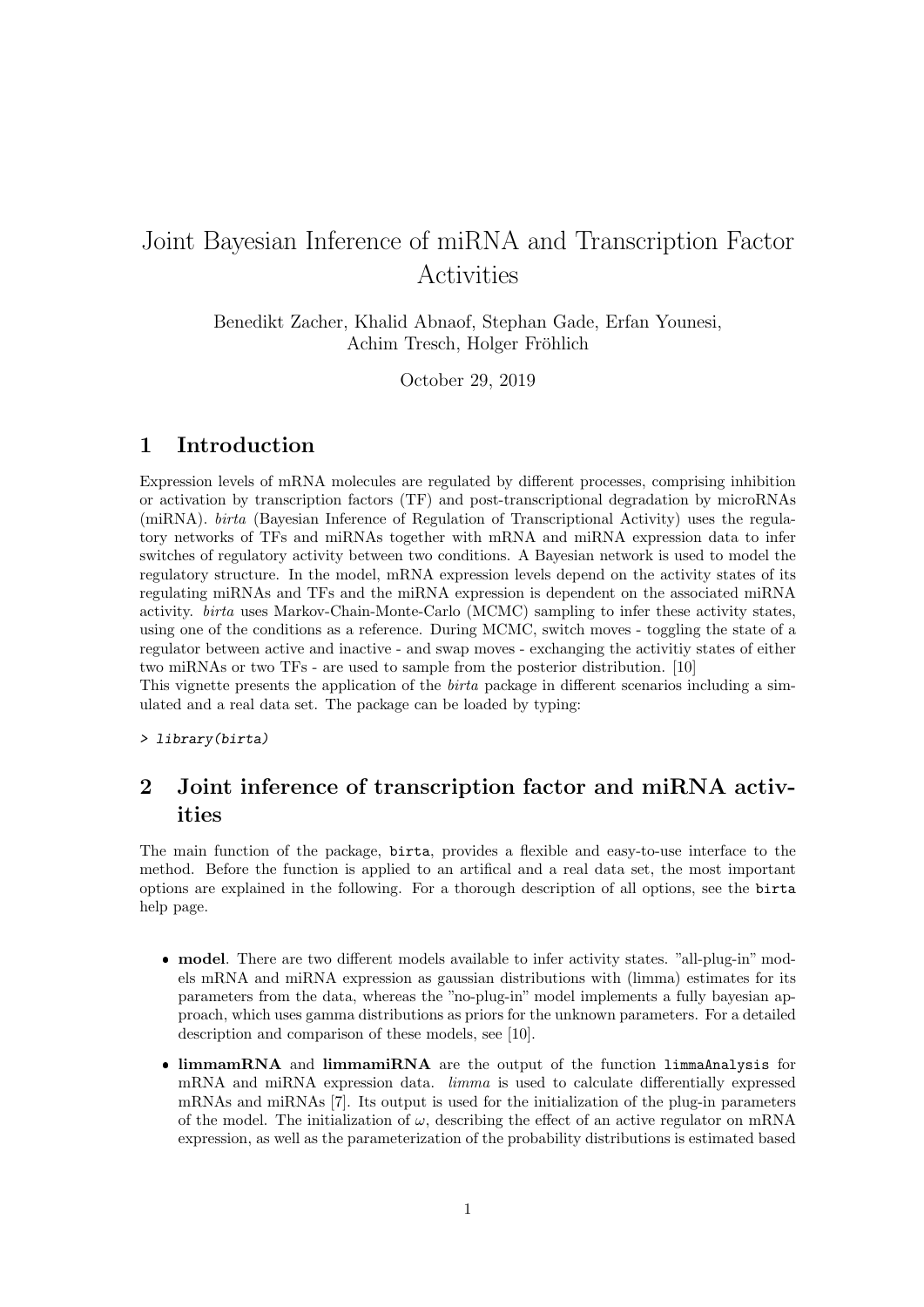on the limma output. limmaAnalysis is intended to give an easy-to-use interface to differential expression analysis using limma. However, a customized analysis can be passed to birta as well.

- **sample.weights**. In both models, the initial  $\omega$  vector of the regulator-target graph may be sampled together with the activity states. This is realised by setting a prior probability for  $\omega$  and slightly altering  $\omega$  with samples from a gaussian distribution (parameters weightSampleMean and weightSampleVariance) in each iteration.
- potential swaps is the output of get\_potential\_swaps. In a swap move, two TFs or two miRNAs, having different activity states, exchange these. This is especially useful for highly overlapping regulator-target graphs. If not specified, birta automatically calls get\_potential\_swaps to calculate all potential swaps with the default threshold of a minimal overlap of targets between regulators. However, if it needs to be pre-computed differently, it can be directly passed to birta.
- If run.pretest is  $true$ , miRNA and TF states are initialized with the result of a hypergeometric test in order to improve convergence. Each target gene set is tested for overrepresentation of differentially expressed genes. The corresponding regulator is set active, if the gene set shows an enrichment with a p-value  $< 0.05$  (default). This option should only be used in case of observed convergence problems. Otherwise the inference starts with all activity states set to zero.
- nrep is an integer vector of length four, which specifies the number of replicates for miRNA and mRNA expression experiments:  $c(\text{\#miRNA-reps-condition1}, \text{\#miRNA-reps-condition2},$ #mRNA-reps-condition1, #mRNA-reps-condition2).

## 2.1 Application to a simulated data set

A simulated expression data set of 1000 genes is used together with a human TF- and miRNAtarget graph. The TF-target gene network was compiled by computing TF binding affinities to promoter sequences of all human genes according to the TRAP model [6] using TRANSFAC matrices. The miRNA-target graph includes miRNA-target interactions, which are either experimentally confirmed (Tarbase) [5] or predicted at least by two of the following methdos: miRanda [1], miRBase [4] and miRDB [8]. For details on the simulation and construction of the regulatory networks, see [10].

data(humanSim) loads the objects genesets, which holds the regulator-target graphs, as well as the simulated expression data. The two target networks are named lists associating each TF, resp. miRNA with its target gene sets. The expression data is stored in a matrix. In this example, there are five replicates for the "treated" case and three for the "control" case for mRNA and miRNA expression measurements.

```
> data(humanSim)
> str(head(genesets$TF))
List of 6
$ V$AIRE_01 : chr [1:821] "10368" "51087" "10272" "22846" ...
$ V$AP3_Q6 : chr [1:871] "10368" "51087" "10272" "22846" ...
$ V$CEBPA_01 : chr [1:852] "10368" "51087" "10272" "93408" ...
$ V$EN1_01 : chr [1:841] "10368" "51087" "10272" "22846" ...
$ V$FOXJ2_02 : chr [1:858] "10368" "51087" "10272" "268" ...
$ V$HELIOSA_01: chr [1:790] "10368" "51087" "10272" "22846" ...
```
> str(head(genesets\$miRNA))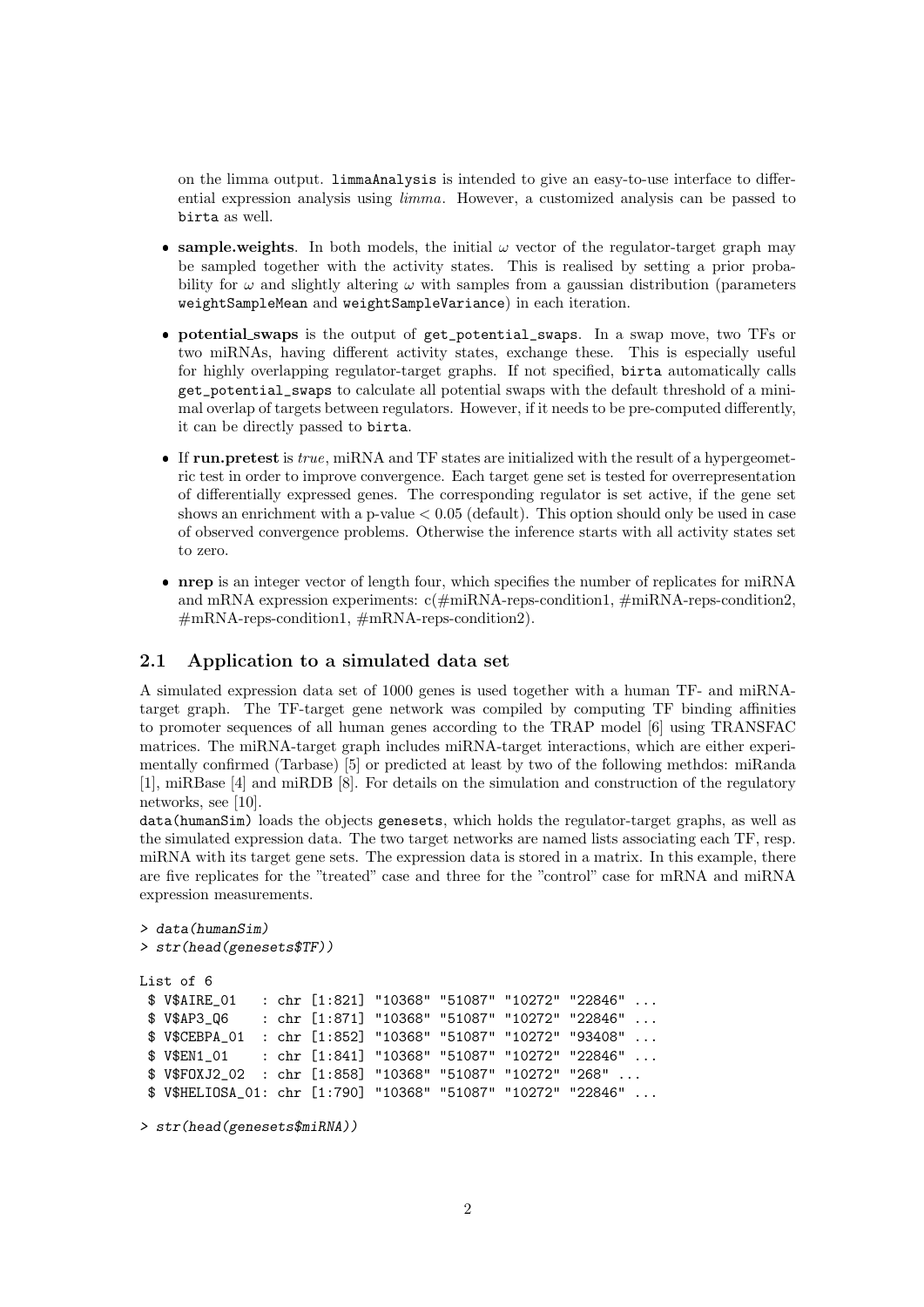```
List of 6
$ hsa-miR-548a-3p: chr [1:42] "114818" "1306" "145773" "169200" ...
$ hsa-miR-766 : chr [1:15] "10071" "1087" "11007" "158747" ...
$ hsa-miR-15a : chr [1:26] "10611" "1264" "1399" "145773" ...
$ hsa-miR-15b : chr [1:30] "10611" "114757" "1264" "145773" ...
$ hsa-miR-16 : chr [1:30] "1399" "145773" "169026" "192670" ...
$ hsa-miR-195 : chr [1:26] "10492" "1399" "145773" "169026" ...
> head(sim$dat.mRNA)
         control.1 control.2 control.3 control.4 control.5 treated.1
114818 -0.131363521 -0.106038466 -0.3083316 -0.15966962 -0.15487331 -0.4292146
1306 -0.184995472 -0.514438355 -0.4312150 -0.34521239 0.06595186 -0.8549238
145773 -0.584408159 -0.416174064 -0.4950412 -0.08120659 -0.13051279 -2.3737003
169200 -0.012647299 -0.013087558 -0.8544657 -0.19007296 -0.15861887 -0.1464592
1823 0.009880467 -0.003646771 -0.6783295 -0.58769338 -0.02450959 -0.1580861
1982 -0.021820271 0.151964598 -0.8124917 -0.51106594 -0.15358637 0.3049217
        treated.2 treated.3 treated.4 treated.5
114818 0.17680336 -0.4920621 0.3057739177 -0.2496781
1306 -0.09336761 -0.4404861 -0.0004008015 -0.1225919
145773 -2.31265679 -2.2920097 -2.2225012098 -2.3626999
169200 0.12669181 -0.1547725 -0.1841533338 -0.4108952
1823 -0.15493929 -0.4758073 -0.2910310564 0.1876621
1982 -0.04991545 -0.3105898 -0.0831039217 0.2711129
```
limmaAnalysis fits a linear model to all mRNA and miRNA expression values and computes log fold changes and p-values for differential expression for comparisons of two groups. A design matrix must be generated and passed to limmaAnalysis together with contrasts (see the limma vignette for details). The output contains estimates of the variance and fold changes, which are used to parameterize and initialize the model.

```
> design = model.matrix(~0+factor(c(rep("control", 5), rep("treated", 5))))
> colnames(design) = c("control", "treated")
> contrasts = "treated - control"
> limmamRNA = limmaAnalysis(sim$dat.mRNA, design, contrasts)
> limmamiRNA = limmaAnalysis(sim$dat.miRNA, design, contrasts)
```
Since miRNA expressions are available, miRNAs are assumed to be active under the condition, where it is upregulated and its targets are downregulated. In general, transcription factor expression is not informative for its activity, thus a switch in regulatory acitvity is predicted. However, a condition specific model, considering expression values of differentially expressed TFs can be applied with birta and is discussed in section 2.2.

Now, the data is passed to birta. To keep the computations low in this example, the  $\omega$  vector is not sampled (sample.weights=FALSE), potential swaps were pre-computed and the number of iterations is very low. In a real application, the number of iterations should be much higher to make sure, that the Markov-Cahin has converged.

```
> sim_result = birta(sim$dat.mRNA, sim$dat.miRNA, limmamRNA=limmamRNA,
```

```
+ limmamiRNA=limmamiRNA, nrep=c(5,5,5,5), genesets=genesets,
```

```
+ model="all-plug-in", niter=50000, nburnin=10000,
```

```
+ sample.weights=FALSE, potential_swaps=potential_swaps)
```
Figure 1 shows the log-likelihood during the sampling to check the convergence.

```
> plotConvergence(sim_result, nburnin=10000, title="simulation")
```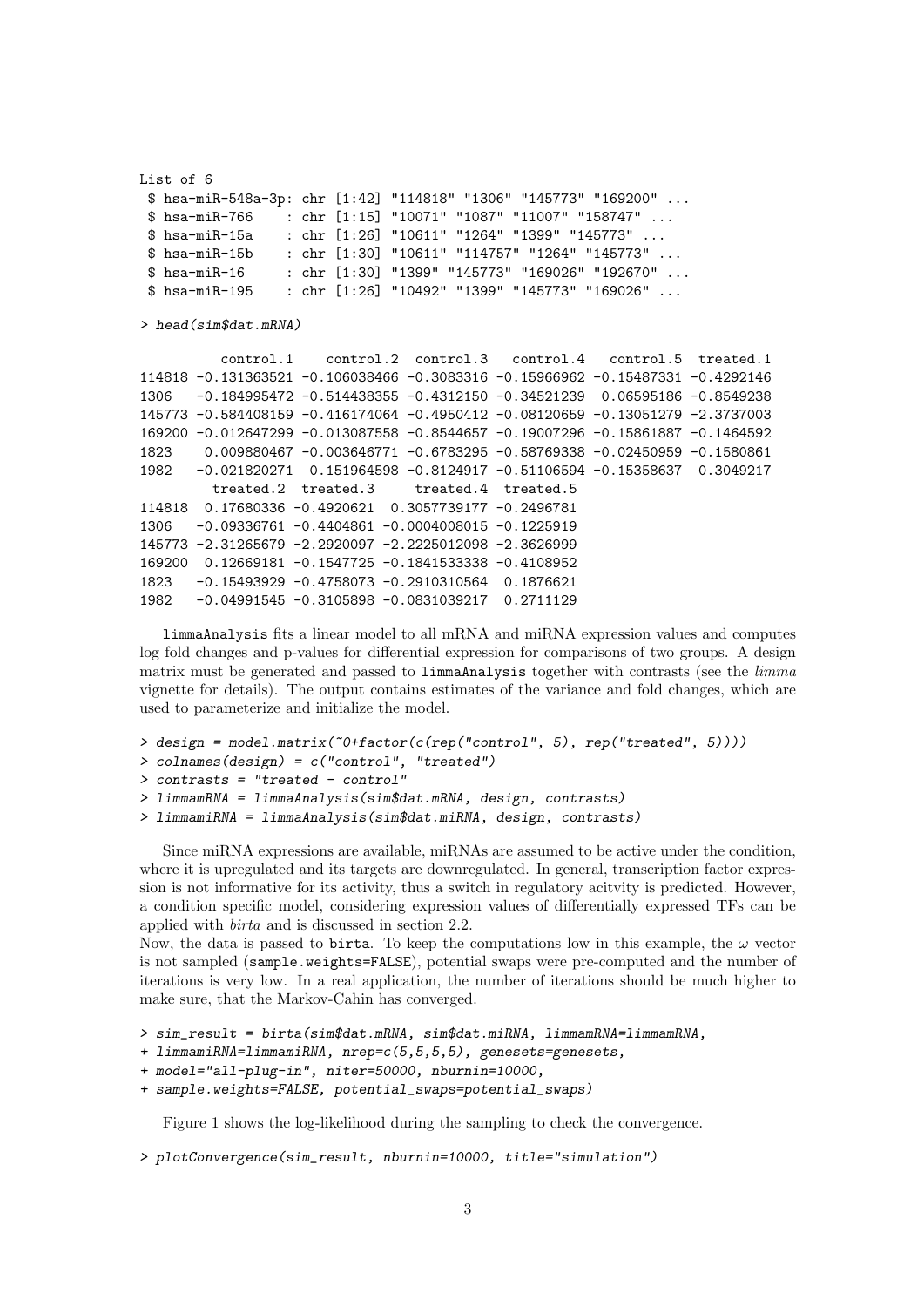

Figure 1: Log-likelihood during MCMC sampling for the simulated data set.

The sim\_result object is a *list* and the sampled activity states can be accessed via TFActivitySwitch, miRNAstates1 and miRNAstates2 respectively. Each vector contains the frequency, with which a specific regulator was sampled from the posterior distribution. A value of 0 means, that the regulator was never sampled as active, meaning switching it to active fits the model very badly. A value of 1 means, that the regulator of interest is most certainly active, since switching its state to active substantially increases the likelihood of the model.

```
> sim$TFstates[sim$TFstates == 1]
V$GATA3_03
        1
> sim_result$TFActivitySwitch[sim_result$TFActivitySwitch > 0]
V$GATA3_03
        1
> sim$miRNAstates[sim$miRNAstates == 1]
hsa-miR-155 hsa-miR-96
          1 1
> sim_result$miRNAstates1[sim_result$miRNAstates1 > 0]
hsa-miR-155
         1
> sim_result$miRNAstates2[sim_result$miRNAstates2 > 0]
hsa-miR-96
        1
```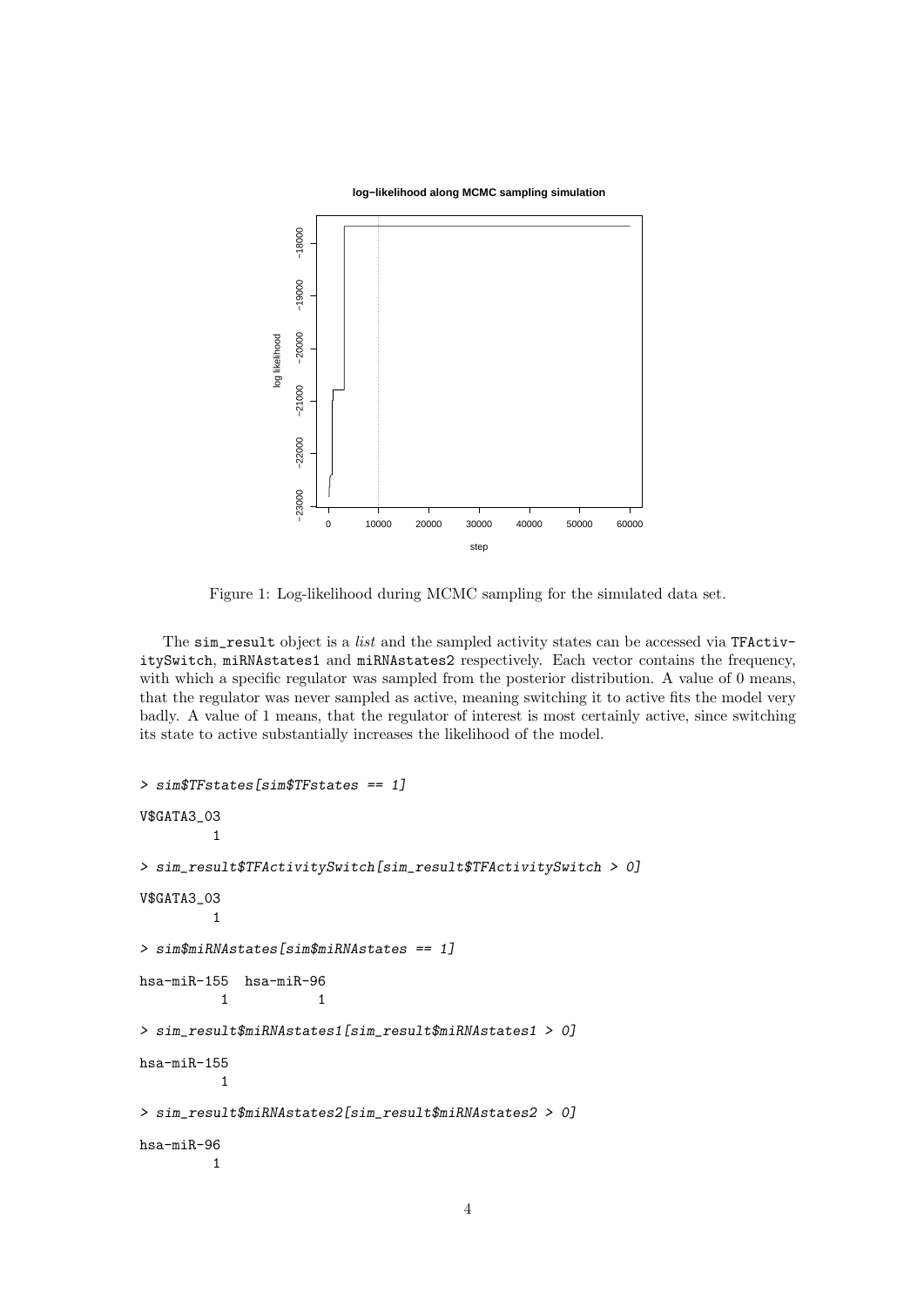#### birta with a miRNA-target graph only

It is possible to apply birta only to either miRNA-target or TF-target graph. To do this, the miRNA-target graph from the above example is simply extracted and passed to birta with the expression data. An example application to a TF-target graph without miRNAs is shown in the next section.

```
> genesetsmiRNA = genesets["miRNA"]
> result_miRonly = birta(sim$dat.mRNA, sim$dat.miRNA, limmamRNA=limmamRNA,
+ limmamiRNA=limmamiRNA, nrep=c(5,5,5,5), genesets=genesetsmiRNA,
+ model="all-plug-in", niter=50000, nburnin=10000,
+ sample.weights=FALSE, potential_swaps=potential_swaps)
> result_miRonly$miRNAstates1[result_miRonly$miRNAstates1 > 0]
hsa-miR-155
          1
> result_miRonly$miRNAstates2[result_miRonly$miRNAstates2 > 0]
hsa-miR-96
         1
```
## 2.2 Application to an E. Coli data set

Preprocessed microarray data [3], as well as a filtered TF-target graph [2] is used to demonstrate the utility of birta on a real data set to infer TF activity states. The expression experiment consists of three replicates from E. Coli during aerobic growth and four replicates during anaerobic growth. The TF-target graph contains annotations for 160 transcription factors. Expression values are stored in an ExpressionSet.

```
> data(EColiOxygen)
> EColiOxygen
ExpressionSet (storageMode: lockedEnvironment)
assayData: 4205 features, 7 samples
  element names: exprs
protocolData: none
phenoData
 rowNames: GSM18261 GSM18262 ... GSM18289 (7 total)
  varLabels: Strain GrowthProtocol GenotypeVariation Description
  varMetadata: labelDescription
featureData: none
experimentData: use 'experimentData(object)'
 pubMedIds: 15129285
Annotation: org.EcK12.eg.db
```
> head(exprs(EColiOxygen))

```
GSM18261 GSM18262 GSM18263 GSM18286 GSM18287 GSM18288 GSM18289
947315 10.277125 10.22119 10.410919 10.208393 10.179176 10.186009 10.009045
945490 10.138638 10.17328 10.215396 10.170649 9.993040 10.277822 9.968522
944896 11.016805 11.28574 11.308092 11.287854 11.582083 11.632015 11.463312
945321 8.726455 9.00633 8.973156 9.149897 9.245039 9.298647 9.113609
944895 11.179725 11.09959 11.270414 10.792218 10.750200 11.289802 10.960788
947758 12.399980 12.50940 12.043803 12.460848 12.531210 12.440010 12.510939
```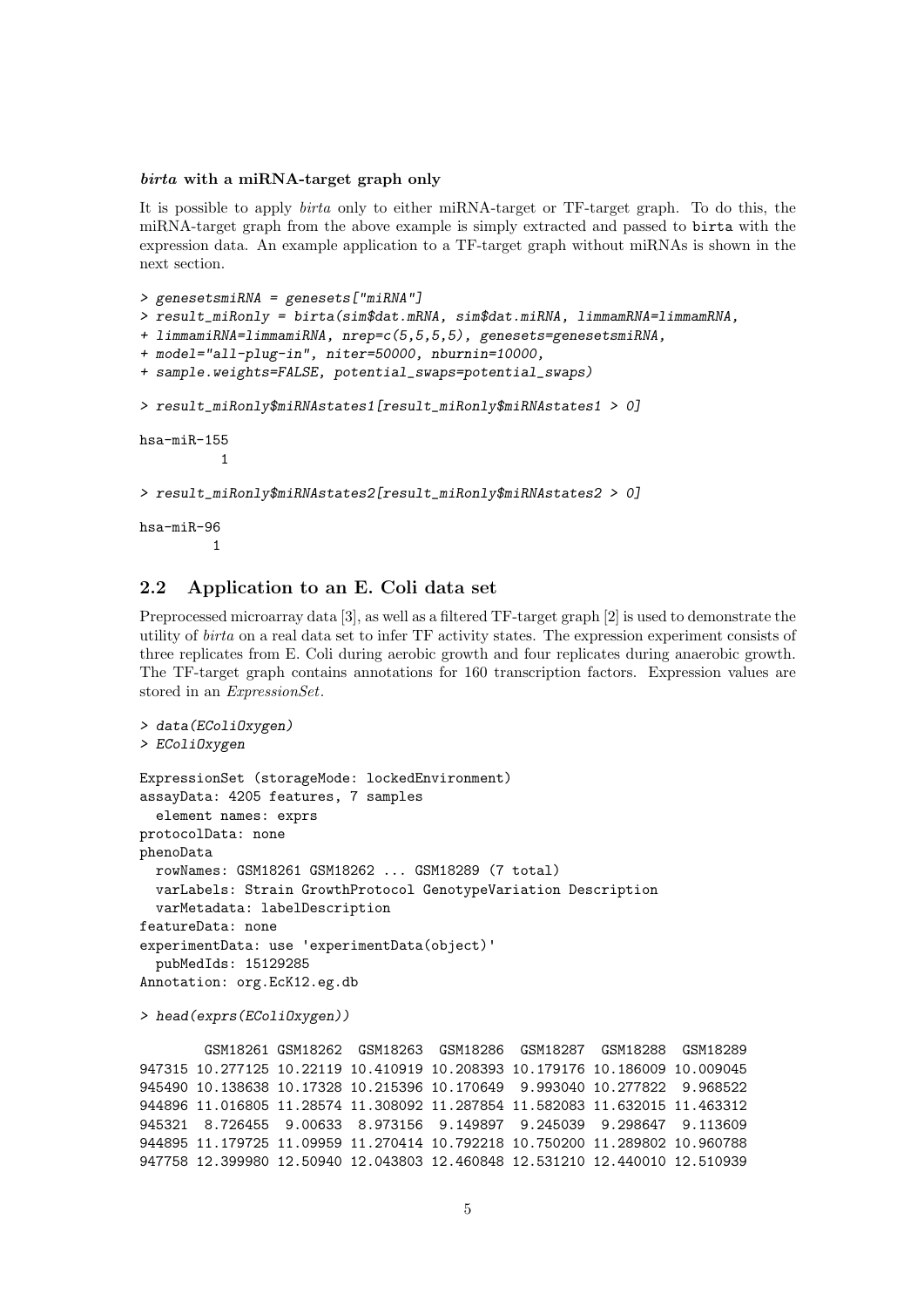Differentially expressed genes are calculated using limmaAnalysis, which is then passed to birta, together with the TF-target graph EColiNetwork.

```
> design = model.matrix(~0+factor(pData(EColiOxygen)$GrowthProtocol))
```
- > colnames(design) = c("aerobic.growth", "anaerobic.growth")
- $>$  contrasts = "anaerobic.growth aerobic.growth"
- > limmamRNA = limmaAnalysis(EColiOxygen, design, contrasts)
- $>$  ecoli\_result = birta(EColiOxygen, nrep= $c(0, 0, 3, 4)$ ,
- + genesets=EColiNetwork, limmamRNA=limmamRNA,
- + model="all-plug-in", niter=50000, nburnin=10000,

```
+ sample.weights=FALSE)
```

```
> plotConvergence(ecoli_result, nburnin=10000, title="E. Coli")
```


**log−likelihood along MCMC sampling E. Coli**

Figure 2: Log-likelihood during MCMC sampling for the E. Coli data set.

The log-likelihood is shown in Figure 2. For active TFs, a cutoff of 0.9 is chosen. The total number of target genes is shown together with the number of differentially expressed target genes for the predicted active TFs:

```
> activeTFs = ecoli_result$TFActivitySwitch[ecoli_result$TFActivitySwitch > 0.9]
> sort(activeTFs)
adiY galS appY argR arsR betI birA cusR dcuR fruR gcvA glcC lrhA
0.989 0.997 1.000 1.000 1.000 1.000 1.000 1.000 1.000 1.000 1.000 1.000 1.000
mhpR mntR nrdR pdhR phoB slyA soxR trpR ydeO zntR zur
1.000 1.000 1.000 1.000 1.000 1.000 1.000 1.000 1.000 1.000 1.000
> DEgenes = limmamRNA$pvalue.tab$ID[limmamRNA$pvalue.tab$adj.P.Val < 0.05]
> DEgenesInTargets = sapply(ecoli_result$genesetsTF[names(activeTFs)],
+ function(x) c(length(which(x %in% DEgenes)), length(x)))
> rownames(DEgenesInTargets) = c("#DEgenes", "#targets")
> DEgenesInTargets[,order(DEgenesInTargets["#targets",], decreasing=T)]
```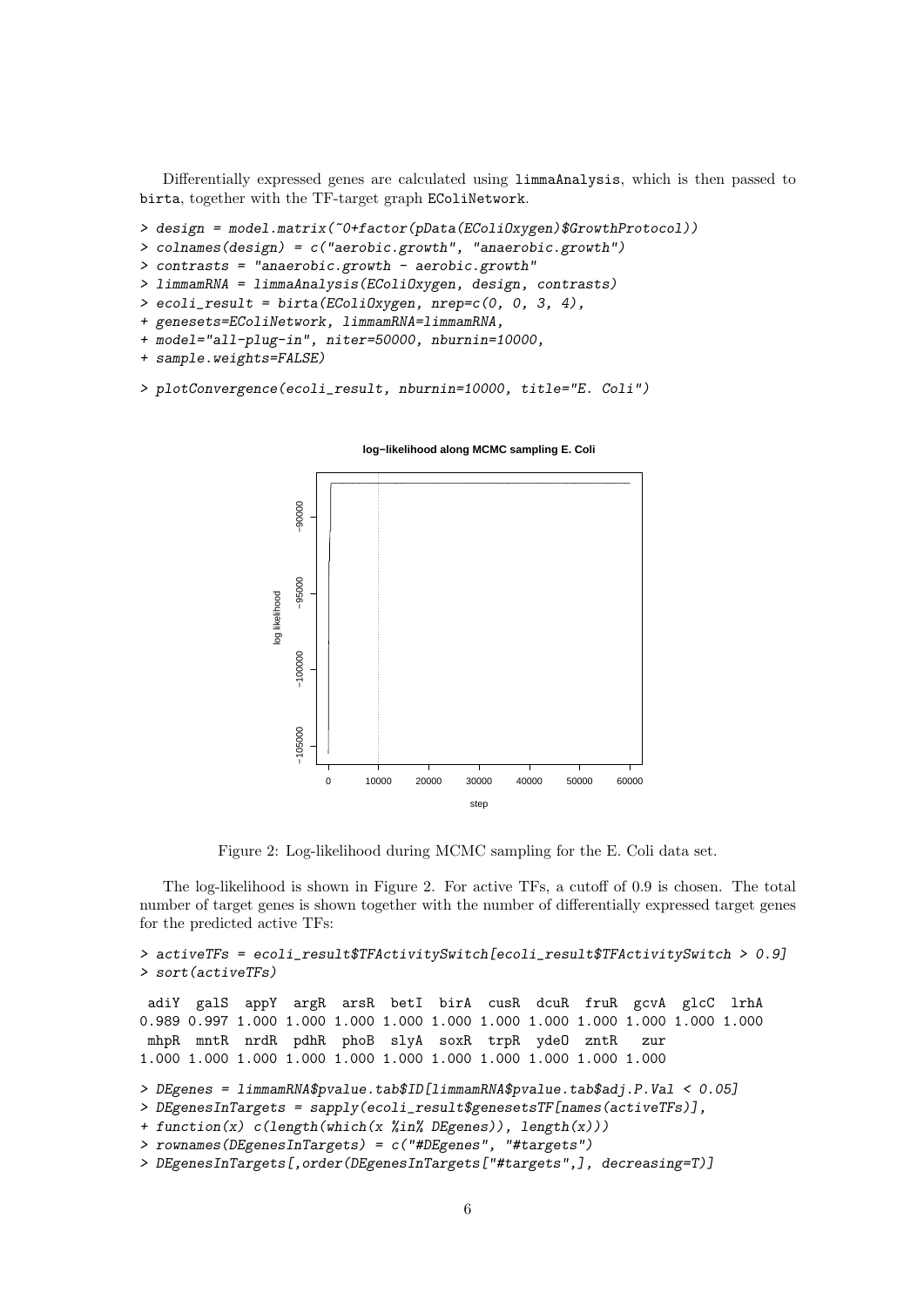|          |     |   | argR fruR phoB pdhR trpR appY galS nrdR dcuR mhpR birA cusR glcC betI |  |                          |  |             |   |     |
|----------|-----|---|-----------------------------------------------------------------------|--|--------------------------|--|-------------|---|-----|
| #DEgenes | 0   |   |                                                                       |  | $0\quad 0\quad 0\quad 0$ |  |             |   |     |
| #targets |     |   | 36 36 36 21 11                                                        |  | 9 8 8 7                  |  | 6 —<br>$-5$ | b | - 3 |
|          |     |   | gcvA lrhA ydeO zur arsR soxR adiY mntR slyA zntR                      |  |                          |  |             |   |     |
| #DEgenes |     |   | $0\quad 0\quad 0\quad 0\quad 0$                                       |  |                          |  |             |   |     |
| #targets | - 3 | 3 | 3 2 2 1                                                               |  |                          |  |             |   |     |

#### Using transcription factor expression

In accordance with recent findings [9], the default model of birta does not suppose that the mRNA expression levels of a TF and its (putative) target genes are generally correlated. However, assuming a correlation of TF expression and its targets might be correct in some cases. Thus, an extended model of birta allows to integrate TF expression of differentially expressed TFs into the model in a similar way as it models miRNA expression.

TFexpr contains an excerpt of EColiOxygen, containing the mRNA expression for all 160 TFs in EColiNetwork. The row names of the expression matrix were converted to the corresponding TF identifiers in EColiNetwork.

```
> head(exprs(TFexpr))
```

```
GSM18261 GSM18262 GSM18263 GSM18286 GSM18287 GSM18288 GSM18289
acrR 8.277473 8.309069 8.504610 7.857166 7.686808 8.111077 7.915678
ada 9.277946 9.540328 9.186303 9.578132 9.646316 9.444881 9.384217
adiY 6.330554 6.555999 6.686157 10.801038 10.986309 8.788498 8.612713
agaR 10.854649 10.726303 10.782988 10.936007 11.041171 11.200971 11.130323
allR 11.324718 11.193124 11.389784 11.102606 11.274170 11.273160 10.936546
allS 8.520564 8.764251 8.693574 8.806117 8.806997 8.705715 8.272239
```
limmaAnalysis is used to assess differential expression of these TFs. Both objects are then passed to birta, which automatically extracts differentially expressed TFs from the matrix using lfc.mRNA and fdr.mRNA as log fold change and p-value cutoff respectively. The expression of these selected TFs is then used in the model. Activities of non-differentially expressed TFs are modeled with the default model.

```
> limmaTF = limmaAnalysis(TFexpr, design, contrasts)
```
 $>$  ecoli\_TFexpr = birta(EColiOxygen, nrep= $c(0, 0, 3, 4)$ ,

```
+ genesets=EColiNetwork, TFexpr=TFexpr, limmaTF=limmaTF,
```
+ limmamRNA=limmamRNA, model="all-plug-in", niter=50000,

+ nburnin=10000, sample.weights=FALSE)

If the TF expression is considered - like for miRNAs - the TF is assumed to be active under the condition, where it is higher expressed. Therefore, it is possible to make a condition specific prediction for the activity of these TFs. For TFs, which are not differentially expressed, the prediction refers again to a switch in activity between both conditions.

```
> sort(ecoli_TFexpr$TFstates1[ecoli_TFexpr$TFstates1 > 0.9])
```

```
glcC betI mhpR cusR mntR pdhR
   1 1 1 1 1 1
> sort(ecoli_TFexpr$TFstates2[ecoli_TFexpr$TFstates2 > 0.9])
zntR appY fruR zur adiY nikR lrhA
0.985 1.000 1.000 1.000 1.000 1.000 1.000
> sort(ecoli_TFexpr$TFActivitySwitch[ecoli_TFexpr$TFActivitySwitch > 0.9])
galS argR arsR birA dcuR gcvA nrdR phoB slyA soxR trpR ydeO
0.989 1.000 1.000 1.000 1.000 1.000 1.000 1.000 1.000 1.000 1.000 1.000
```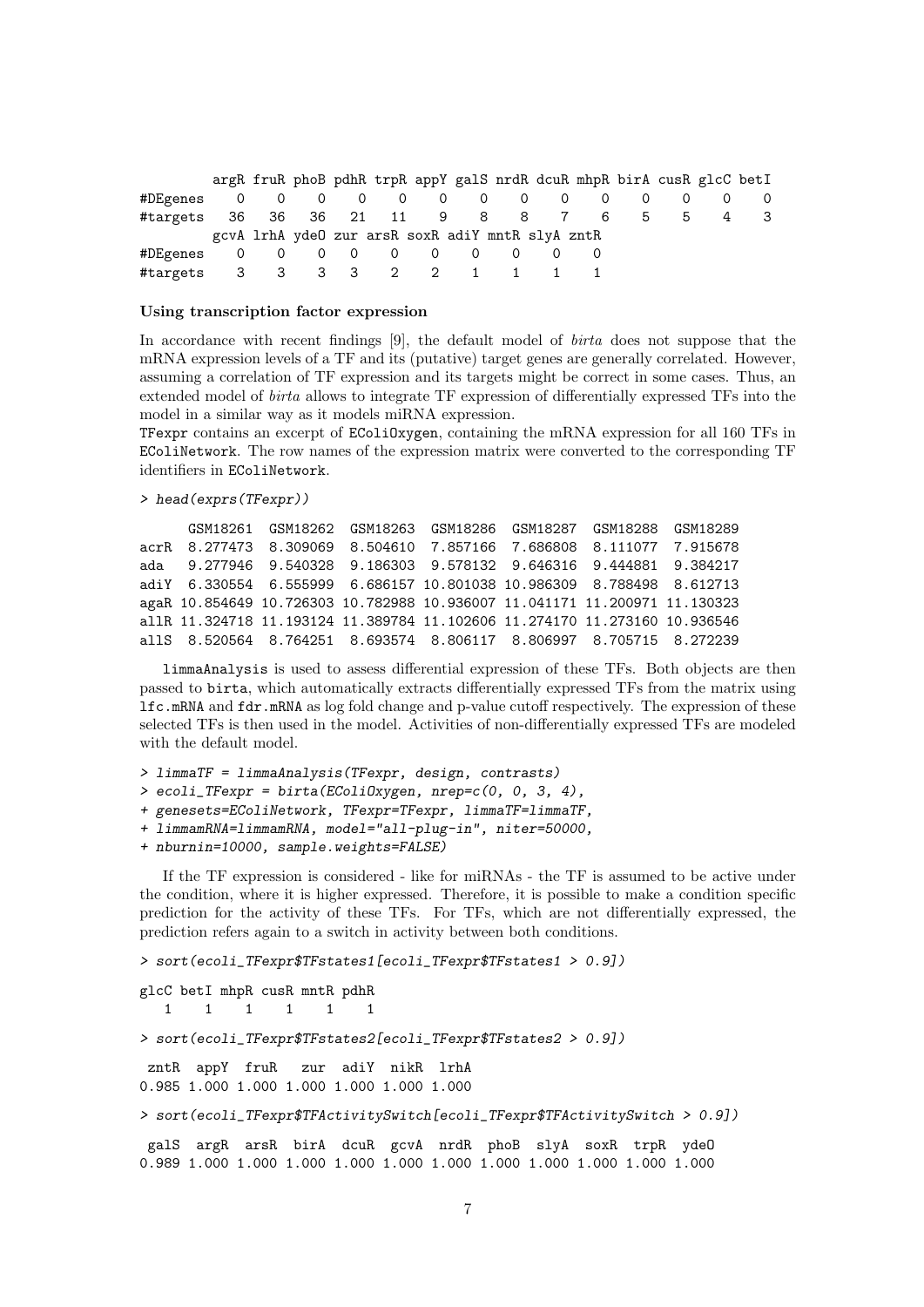# 3 Conclusion

birta integrates miRNA and mRNA data in a statistical framework (namely a Bayesian Network) to make inference on TF and miRNA activities in a condition specific way. It is a step towards the important goal to unravel causal mechanisms of gene expression changes under specific experimental or natural conditions.

This vignette was generated using the following package versions:

- R version 3.6.1 (2019-07-05), x86\_64-pc-linux-gnu
- Locale: LC\_CTYPE=en\_US.UTF-8, LC\_NUMERIC=C, LC\_TIME=en\_US.UTF-8, LC\_COLLATE=C, LC\_MONETARY=en\_US.UTF-8, LC\_MESSAGES=en\_US.UTF-8, LC\_PAPER=en\_US.UTF-8, LC\_NAME=C, LC\_ADDRESS=C, LC\_TELEPHONE=C, LC\_MEASUREMENT=en\_US.UTF-8, LC\_IDENTIFICATION=C
- Running under: Ubuntu 18.04.3 LTS
- Matrix products: default
- BLAS: /home/biocbuild/bbs-3.10-bioc/R/lib/libRblas.so
- LAPACK: /home/biocbuild/bbs-3.10-bioc/R/lib/libRlapack.so
- Base packages: base, datasets, grDevices, graphics, methods, parallel, stats, utils
- Other packages: Biobase 2.46.0, BiocGenerics 0.32.0, MASS 7.3-51.4, birta 1.30.0, limma 3.42.0
- Loaded via a namespace (and not attached): compiler 3.6.1, tools 3.6.1

# References

- [1] D. Betel, M. Wilson, A. Gabow, D. S. Marks, and C. Sander. The microrna.org resource: targets and expression. Nucleic Acids Res, 36(Database issue):D149–D153, Jan 2008.
- [2] R. Castelo and A. Roverato. Reverse engineering molecular regulatory networks from microarray data with qp-graphs. J Comput Biol, 16(2):213–227, Feb 2009.
- [3] M. W. Covert, E. M. Knight, J. L. Reed, M. J. Herrgard, and B. O. Palsson. Integrating highthroughput and computational data elucidates bacterial networks. Nature, 429(6987):92–96, May 2004.
- [4] S. Griffiths-Jones, H. K. Saini, S. van Dongen, and A. J. Enright. miRBase: tools for microRNA genomics. Nucleic Acids Res, 36(Database issue):D154—-D158, Jan. 2008.
- [5] G. L. Papadopoulos, M. Reczko, V. A. Simossis, P. Sethupathy, and A. G. Hatzigeorgiou. The database of experimentally supported targets: a functional update of tarbase. Nucleic Acids Res, 37(Database issue):D155–D158, Jan 2009.
- [6] H. G. Roider, A. Kanhere, T. Manke, and M. Vingron. Predicting transcription factor affinities to dna from a biophysical model. Bioinformatics, 23(2):134–141, Jan 2007.
- [7] G. K. Smyth. Limma : Linear Models for Microarray Data. Bioinformatics, (2005):397–420.
- [8] X. Wang and I. M. E. Naqa. Prediction of both conserved and nonconserved microrna targets in animals. Bioinformatics, 24(3):325–332, Feb 2008.
- [9] M. Wu and C. Chan. Learning transcriptional regulation on a genome scale: a theoretical analysis based on gene expression data. Brief Bioinform, May 2011.